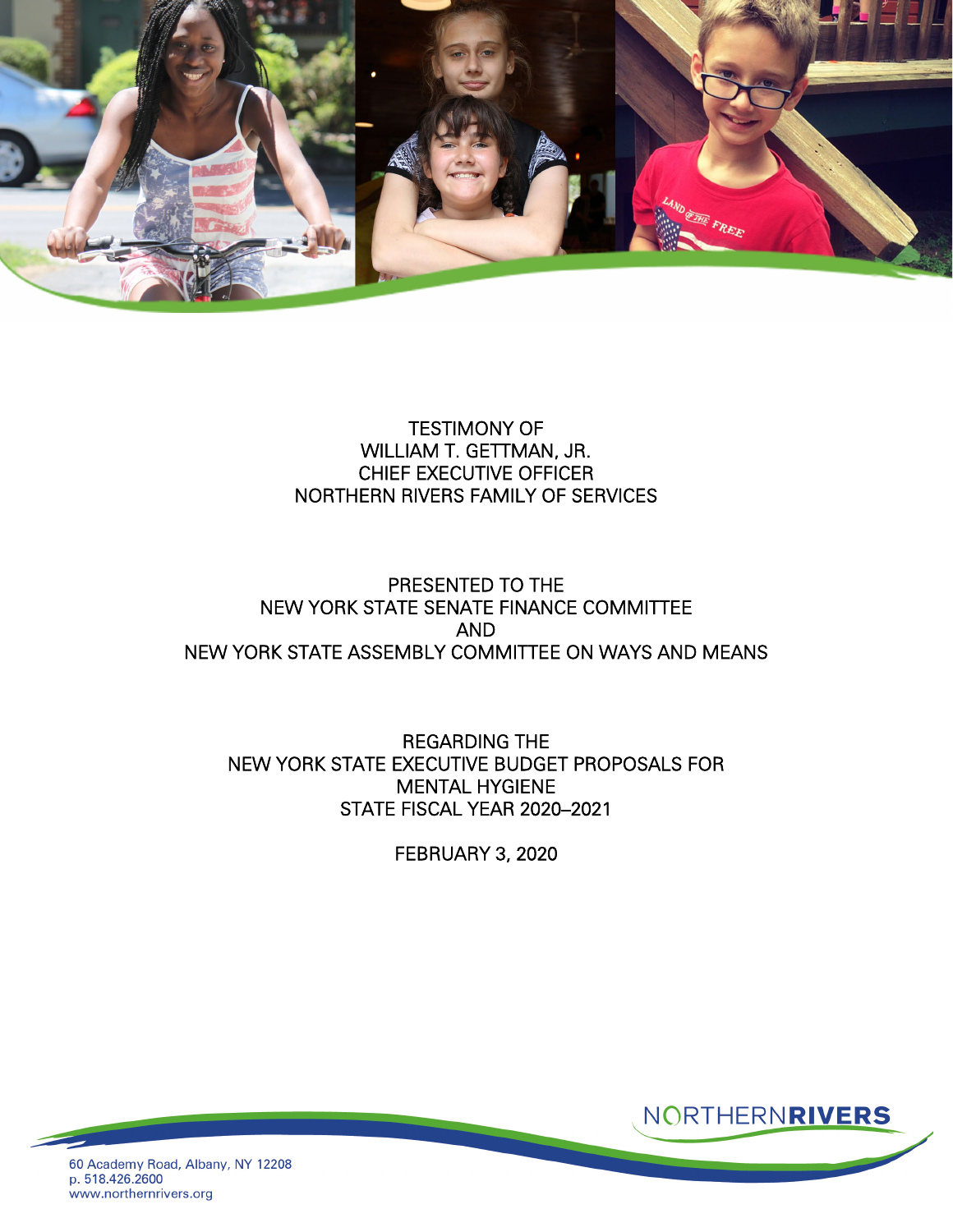### **SUMMARY OF RECOMMENDATIONS**

- 1. Invest in New York State's not-for-profit infrastructure to support vitality and the delivery of vital services
- 2. Support a \$200,000 appropriation to fortify the mental health workforce through a loan forgiveness program for mental health workforce
- 3. Limit access to legalized marijuana for individuals younger than age 26
- 4. Support mental health education and services in school settings
	- a. Enact the Article 7 proposal to Streamline the RTF Pre Admission Process
- 5. Continue support for expanded mental health services in community-based settings and place a moratorium on cuts

Good afternoon. My name is William Gettman, and I am the CEO of Northern Rivers Family of Services located in the Capital Region.

# **About Northern Rivers Family of Services**

Northern Rivers Family of Services was established in 2012 through affiliation with longstanding family services agencies **Northeast Parent & Child Society** and **Parsons Child & Family Center.** In 2019, we affiliated with **Unlimited Potential**, whose operations began in Saratoga Springs. Together, the 1,400-strong workforce of Northern Rivers and member agencies serve more than 18,000 children and families in 41 upstate counties each year, with \$88 million invested through more than 60 social services and mental health programs. Northern Rivers builds a strong, successful, and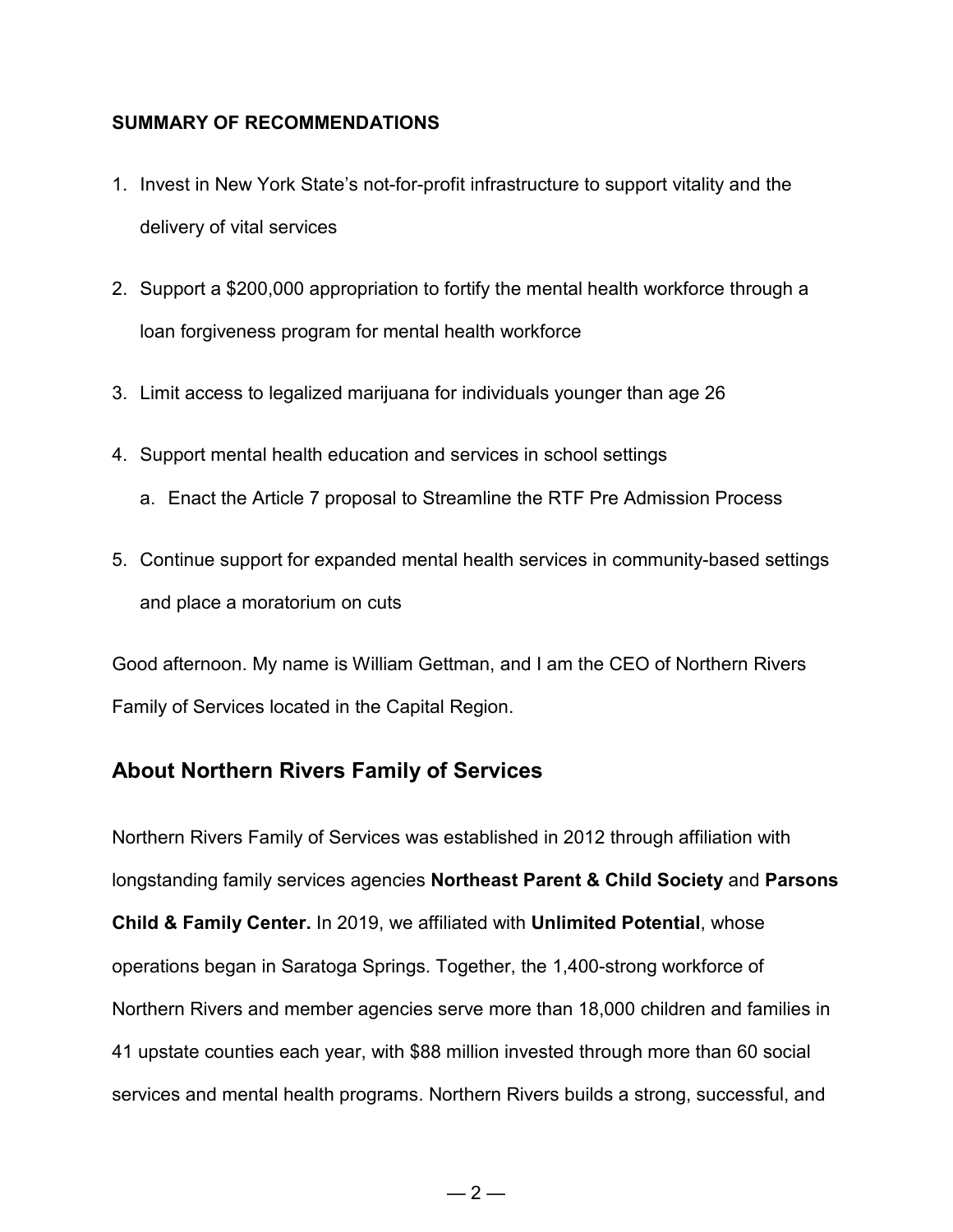healthy future for our children, families, and communities through quality services, collaboration, and innovative leadership. Our program areas include:

- Residential and community-based child welfare programing including foster care, preventive services, postadoption services, and evidence-based home visiting programs;
- Educational services for 400 students including early learning, pre-K, and Early Head Start, as well as accredited 853 schools (elementary, middle, and high school);
- Community-based mental health and crisis services programs for children and adults including mobile crisis, school-based services, and licensed clinic programs; and
- Community-based waiver programs for children and adults including Health Home services.

I would like to thank Chairwomen Liz Krueger and Chairwomen Helene E. Weinstein, Mental Hygiene Committee Chairs, and members of the Assembly Ways and Means and Senate Finance Committees for this opportunity to testify on the Governor's Executive Budget for State Fiscal Year 2020–2021.

As has been stated many times:

# *[The budget is not just a collection of numbers,](https://www.brainyquote.com/quotes/jacob_lew_442942)  [but an expression of our values and aspirations.](https://www.brainyquote.com/quotes/jacob_lew_442942)*

Governor Cuomo has proposed a \$178 billion Executive Budget to deal with our state's needs and priorities including closure of a \$6 billion deficit, managing the impacts of the federal proposals, improving the infrastructure, increasing county and education efficiency, and promoting economic growth and development across the state.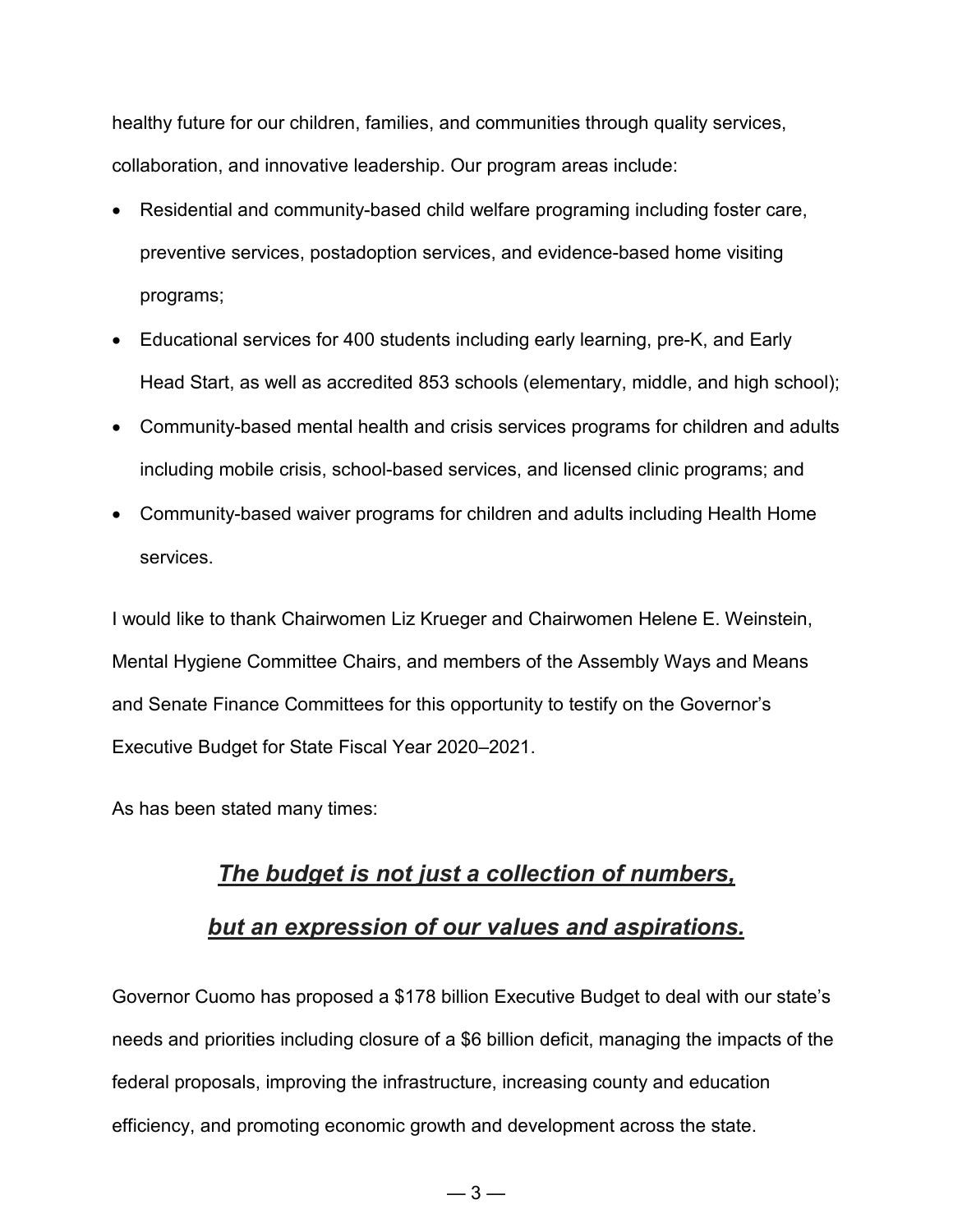While Northern Rivers Family of Services is grateful for many of the measures the Governor and the Legislature have taken over the past few years to stabilize the state's economy and help to build a better New York, **more needs to be accomplished to make New York State a great place to live, raise a family, and operate a business. Unless the proposed Executive Budget is adjusted to adequately support the human services sector and the children, adults, and families we serve each day, New York State will not reach its goals. Without support and opportunity for ALL New Yorkers, we will not be truly successful.**

We all understand the challenges we face today. Economic difficulties, including the project \$6 billion deficit, growing long-term care caseloads, high costs of pharmaceuticals, and the impacts of federal tax policy, are forcing critical conversations and new approaches to innovation at the state, local, and not-for-profit sector level. Yet these challenges give us the chance to make lasting, positive change. These conversations and innovative approaches can help us meet the complex needs of families and children and achieve improved outcomes.

The Governor's Executive Budget shows an understanding of the importance of initiatives that help children, such as supporting an increase in the child care tax credit, maintaining preventive services funding for at-risk families, supporting the implementation of children's behavioral health services, supporting mental health in school programming, expanding support for pre-K education statewide, and ongoing support for Raise the Age programs.

That represents a good start, but it falls short of creating a real, lasting impact. Following are specific recommendations with regard to the proposed budget.

 $-4-$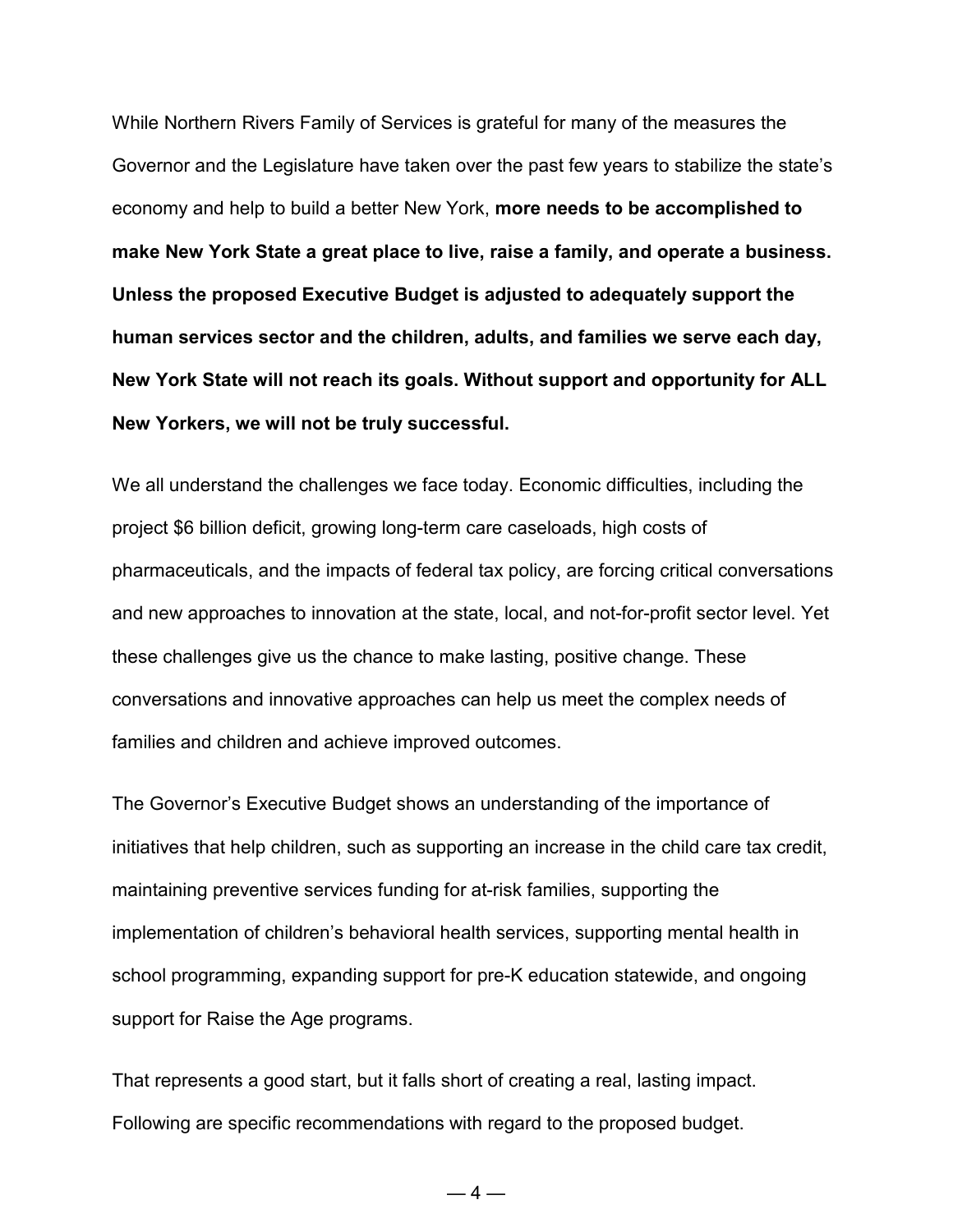# **1. Invest in New York State's not-for-profit infrastructure to support vitality and the delivery of vital services**

New York's families have faced many challenges in past years: the down economy, joblessness, homelessness, opiate/substance abuse, and violence in already plagued communities; for these forgotten New Yorkers, times are still hard. When families are in crisis and children are at risk, New York's network of not-for-profit human services providers are both the first line of defense and the safety net. **The agencies and the women and men in the not-for-profit human services sector are the first responders for at-risk and vulnerable families, children, and individuals.** Throughout the state, not-for-profit human services welfare agencies respond to critical family situations 24/7/365, and our fiscal viability is at risk.

Northern Rivers Family of Services has joined hundreds of other human services agencies as part of the statewide **#3for5 campaign** calling for a 3 percent increase in funding for not-for-profits in the human services sector every year for the next 5 years.

This campaign is unprecedented in its scope through the inclusion of every major statewide not-for-profit agency serving mental health, addiction disorder, developmental disabilities, child welfare, foster care, and the aging community—our friends, family, and neighbors most in need of help.

Existing law provides for an annual increase for these not-for-profit agencies. Unfortunately, for the last decade, the funding increases for these agencies has been manually removed from the New York State Budget, which has led to a loss in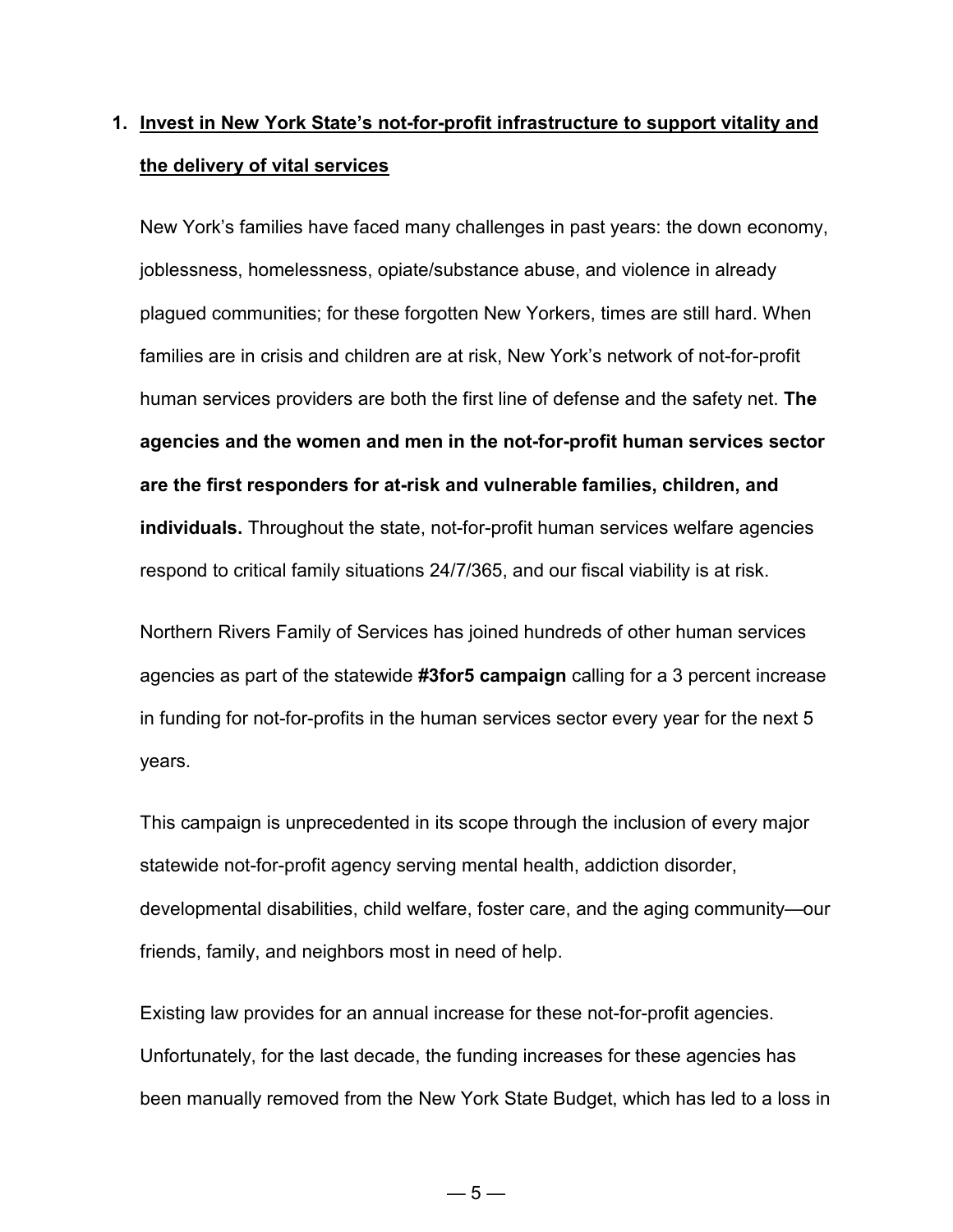excess of \$1 billion in promised financial support. The result is that the quality of services are declining, many agencies have had to institute waiting lists for care, facilities are deteriorating, and agencies are unable to offer competitive living wages to attract and retain the skilled staff necessary to deliver quality care and support. Those friends, family, and neighbors of ours most in need are not getting all the help they deserve.

Our agencies are the safety net for New Yorkers in greatest need. While our agencies' missions prevent us from turning away people in need, many of our members are now fiscally unstable and in danger of closing due to inadequate funding.

The importance of our organizations cannot be overstated. **Individuals** rely on us to fulfill their dreams of independence. **Families** rely on us to provide their loved ones with the quality care they need to keep them safe and thriving. **Communities** rely on us as economic engines and employers. **Taxpayers** rely on us to support New Yorkers in their home communities, off the streets, and out of expensive institutional settings and emergency rooms. Every New Yorker is being impacted by this ongoing crisis—even those who don't yet realize it.

This investment is a cost-effective win for all New Yorkers. In addition:

- Not-for-profit human services organizations support is a social justice issue;
- Not-for-profit human services organizations are an economic engine; and
- Not-for-profit human services sector operates as an efficient business.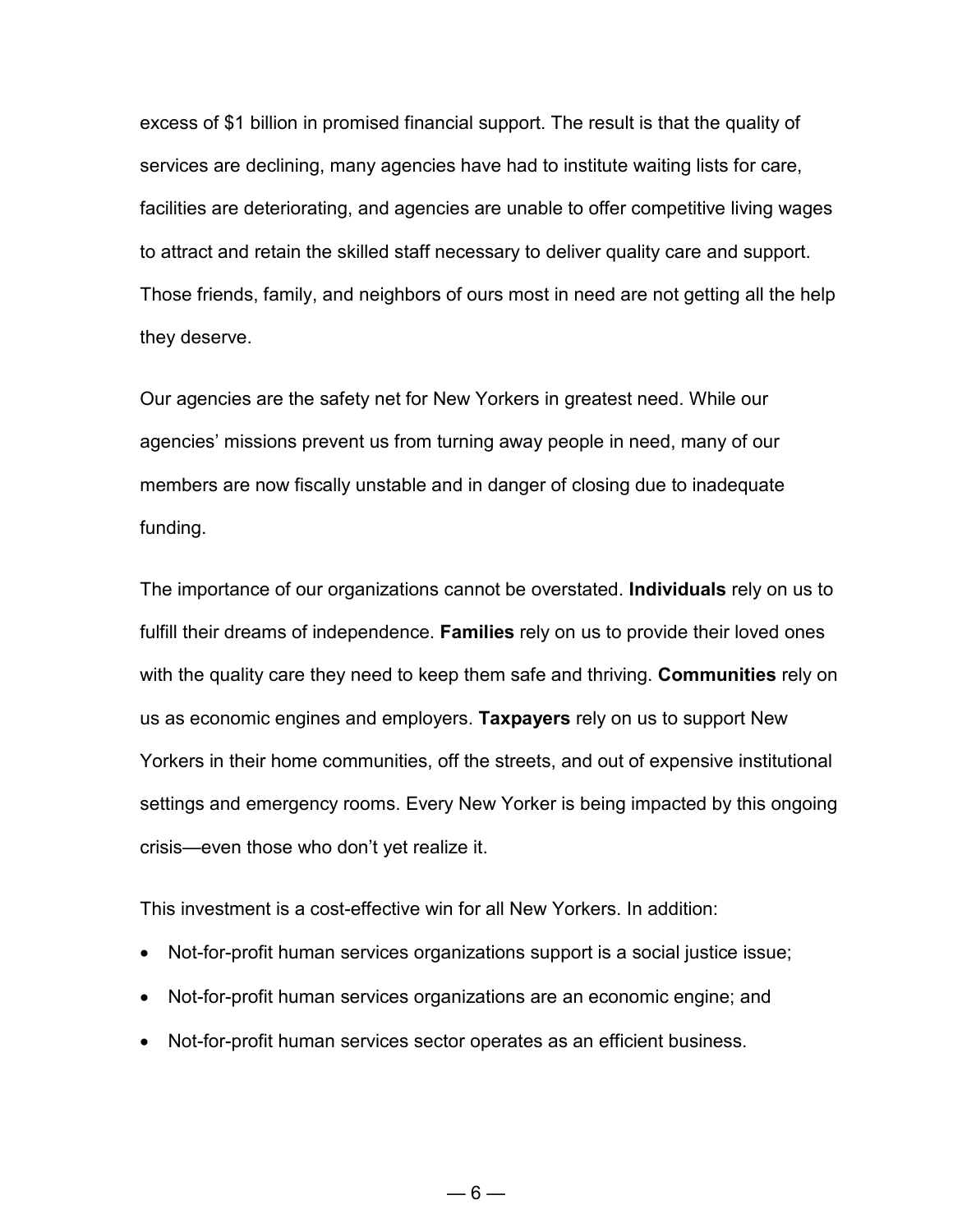We urge the members of Senate Finance Committee and Assembly Ways and Means Committee to continue your leadership in the human services sector through your support of #3for5.

# **2. Support a \$200,000 appropriation to fortify the mental health workforce through a loan forgiveness program for mental health workforce**

We recommend a loan forgiveness program to support our workforce. As you know, there are needed loan forgiveness programs for nurses, social workers, child welfare workers, and even farm workers, but nothing specific for licensed mental health practitioners like mental health counselors, family therapists, and creative arts therapists, all of whom get graduate degrees to do very difficult work.

Nationwide, the student debt crisis has now reached \$1.6 trillion. Nowhere is the crisis more apparent or felt more sharply than in the non-for-profit human services field. Providers recruit mission-driven young people who want to make a difference, but quickly find that having student loans and working as counselors to young children with severe emotional disturbances are two economic realities that conflict.

The New York State spending plan includes:

- \$50,000 for social work scholarships;
- \$50,000 for child welfare worker loan forgiveness;
- \$3.9 million for the Pat McGee Nursing loan forgiveness;
- \$1.7 million loan forgiveness program for Licensed Clinical Social Workers (LCSWs); and

 $-7-$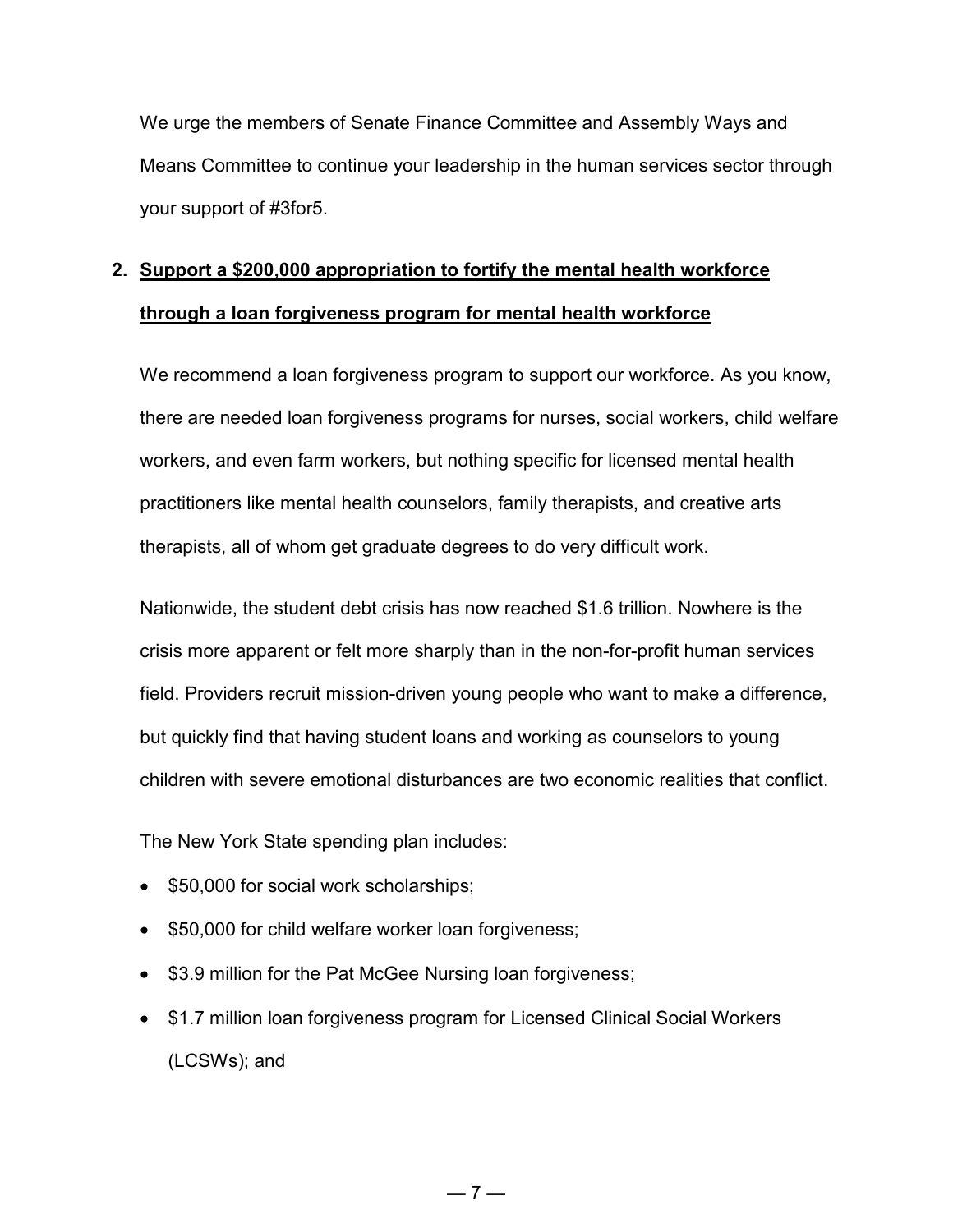• A reappropriation of \$350,000 for the services and expenses of a loan forgiveness program for addition services providers.

However, there is no similar state support for licensed creative arts therapists, family therapists, and mental health counselors who are so vital to the effective treatment and support in the children's mental health field, and we therefore urge the Mental Hygiene table to agree to include the following in the State Budget agreements:

We recommend an appropriation of \$200,000 for services and expenses related to the development and implementation of a loan forgiveness and scholarship funding program to recruit and retain staff into the children's mental health services and supports prevention, treatment, and residential service system.

#### **3. Limit access to legalized marijuana for individuals younger than age 26**

Marijuana use in individuals younger than age 26 can lead to long-term consequences.

Marijuana, or cannabis, is the most commonly used illicit drug in the United States. It acts by binding to cannabinoid receptors in the brain to produce a variety of effects, including euphoria, intoxication, and memory and motor impairments. These same cannabinoid receptors are also critical for brain development. They are part of the endocannabinoid system, which impacts the formation of brain circuits important for decision making, mood, and responding to stres[s.](https://www.hhs.gov/surgeongeneral/reports-and-publications/addiction-and-substance-misuse/advisory-on-marijuana-use-and-developing-brain/index.html#footnote1_exfmlq5)

Marijuana has changed over time. The marijuana available today is much stronger than previous versions. The THC concentration in commonly cultivated marijuana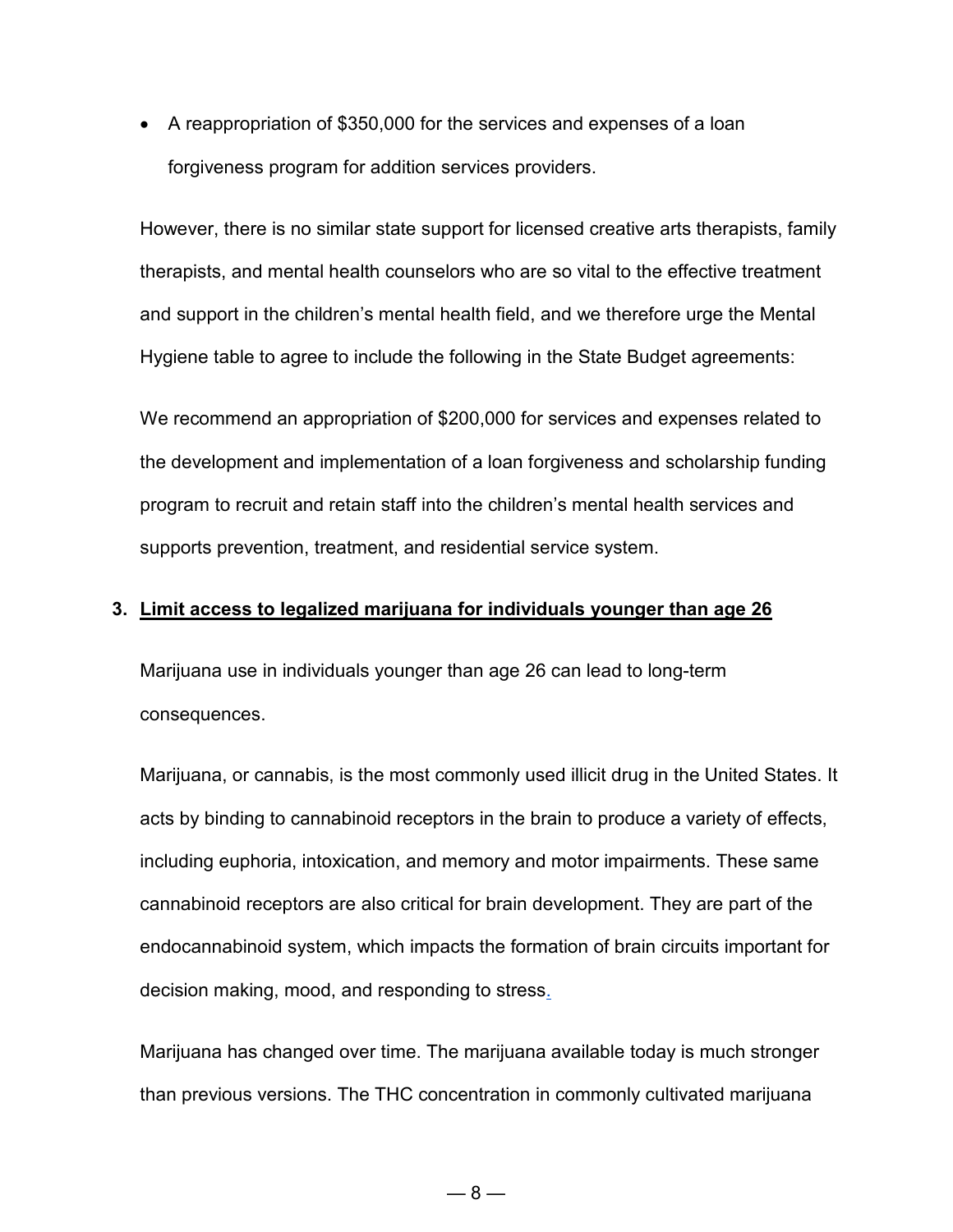plants has increased threefold between 1995 and 2014 (4 percent and 12 percent, respectively). Marijuana available in dispensaries in some states has average concentrations of THC between 17.7 percent and 23.2 percent. Concentrated products, commonly known as dabs or waxes, are far more widely available to recreational users today and may contain concentrations of THC between 23.7 percent and 75.9 percent.

The risks of physical dependence, addiction, and other negative consequences increase with exposure to high concentrations of THC and the younger the age of initiation.

Based upon the scientific evidence and the common understanding of brain development, we strongly urge that legalized marijuana be limited to individuals age 26 and older.

#### **4. Support mental health education and services in school settings**

We are very proud that New York is the first state in the nation to mandate the teaching of mental health in schools. Since implementation of the law, more than 18 months ago, many strides have been made. Of greatest importance and to the credit of schools, there is a much greater emphasis on changing school climates to make them more conducive to mental health and wellness.

Given the importance of this legislation, we were very appreciative of the Assembly, and especially Assembly member Gunther, in helping to fund MHANYS School Mental Health Resource and Training Center. This funding has been used to hire staff to educate schools about mental health and to work with teachers, students,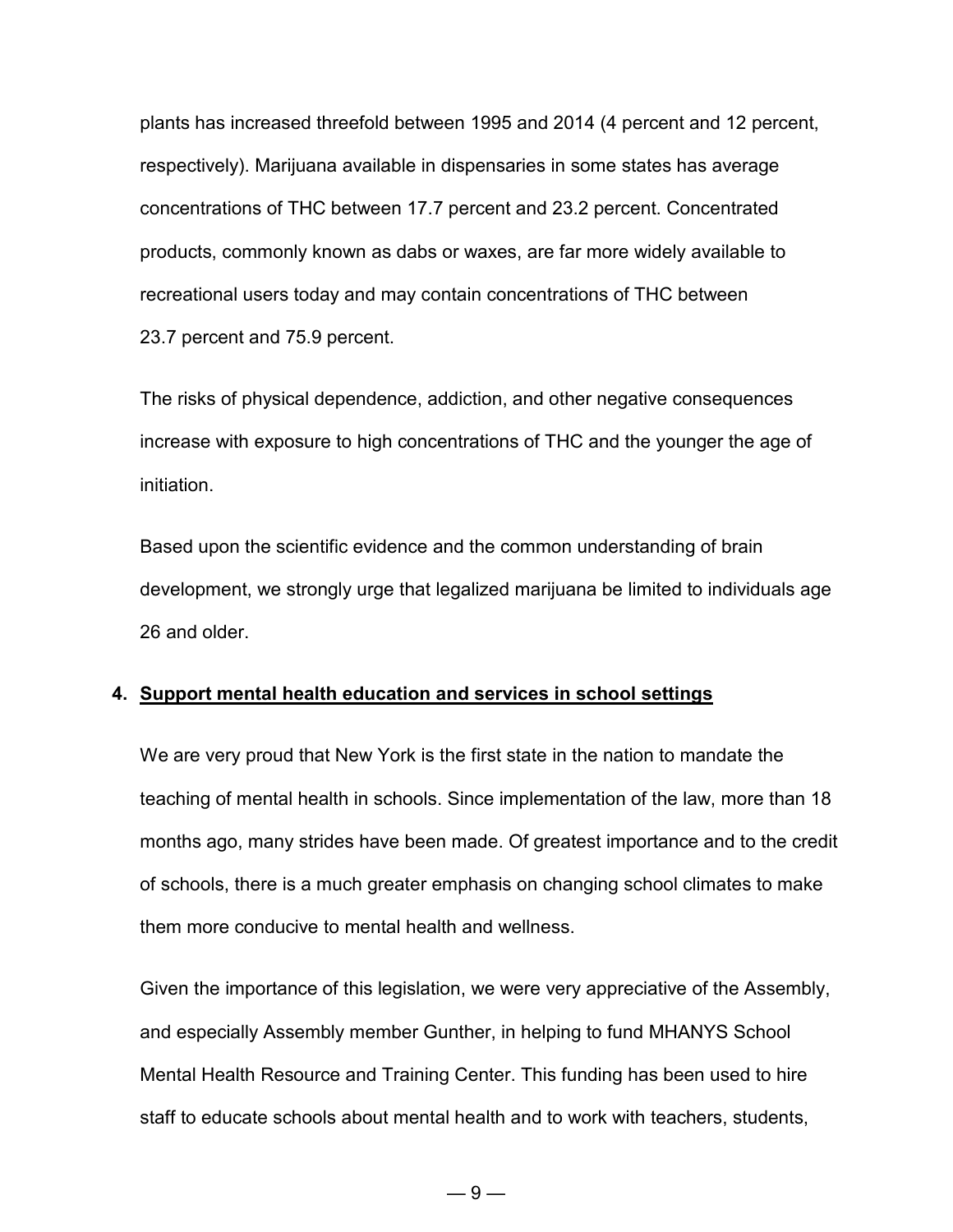administrators, clinicians, and families to create mentally healthy school environments. We thank the Governor for his commitment as well by helping to fund the Resource and Training Center in last year's budget and his proposal to include it in this year's budget.

The New York State Office of Mental Health has been a strong leader, as has the State Education Department, in ensuring that information about mental health is shared with schools across the state. We also applaud OMH's initiative to provide School-based Mental Health Services to more than 800 schools across the state.

**The impact of the mental health education legislation has created a growing demand for children's mental services and an increased commitment by school districts to develop in district mental health clinics on school grounds. To meet the growing need and demand, we must:**

- **Accelerate and simplify the process for establishing mental health clinics;**
- **Encourage school districts to develop and implement creative approaches for services within the district; and**
- **Share valuable resources.**

**One method to support the growth is to give OMH the authority and funds to provide startup and wrap-around grants to providers and school districts that allow for cross systems collaboration, joint training, and on-site consultation.**

We need to continue the great work that New York has done in fighting for greater mental health in schools recognizing that we are the leaders in the nationwide process of change.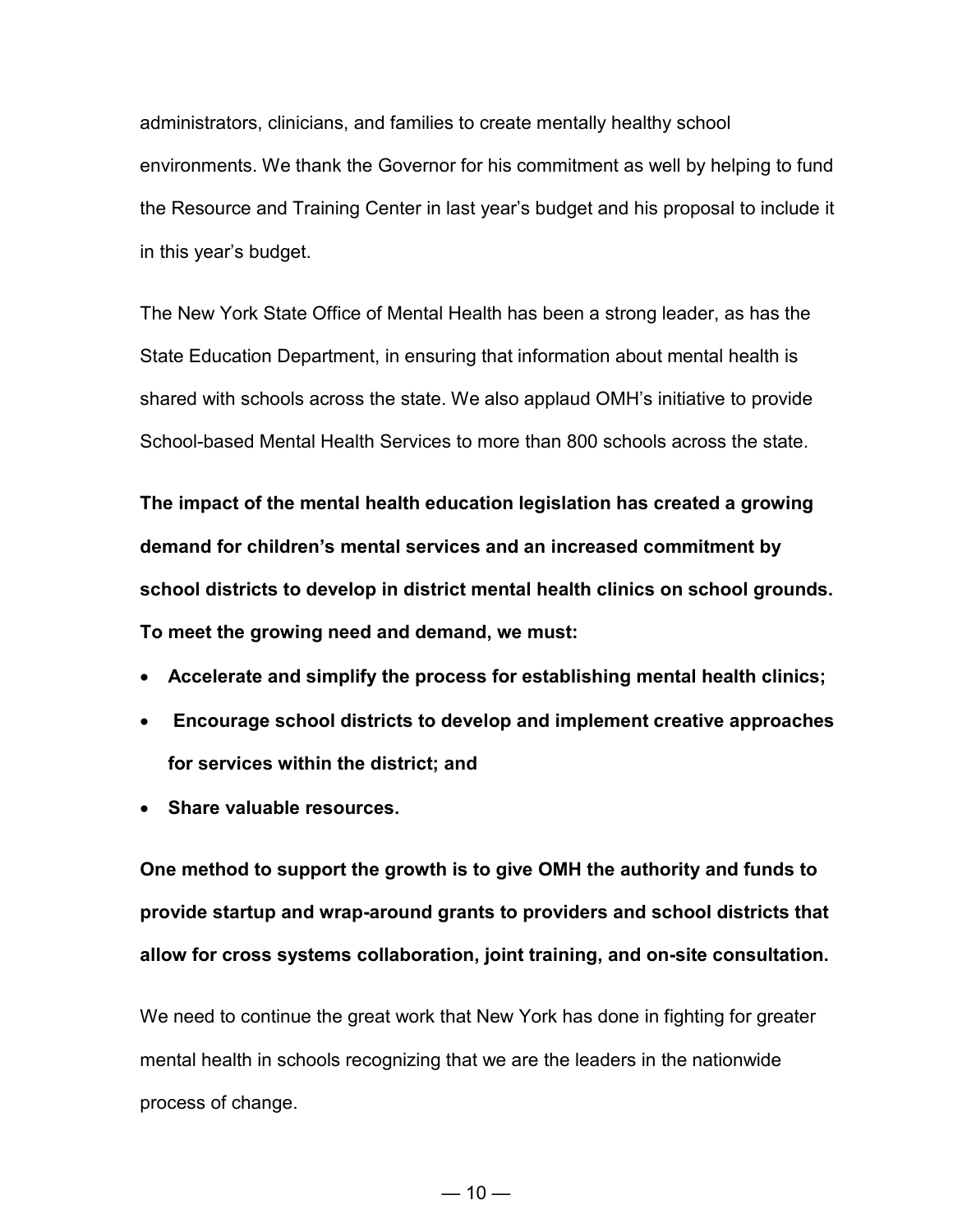### **Streamlining Admissions to Residential Treatment Facilities**

We applaud the Governor and OMH in the developing Article 7 language that streamlines the Preadmission Process for Residential Treatment Facilities (RTF). These changes will speed the intake process, allow for quicker treatment, and reduce length of stay outcomes.

# **5. Continue support for expanded mental health services in community-based settings and place a moratorium on cuts**

The current behavioral health system for children is underdeveloped and unable to respond to the mental health crisis facing New York's children and youth.

Despite the planning and startup of Medicaid services for children in the past year, across New York State, too many families find it impossible to get the mental health and substance use disorder services their children desperately need. The consequences can be devastating: Children get sicker, parents miss work, schools are overburdened, and families are overwhelmed and sometimes broken.

Children are left on waitlists or forced into emergency rooms, hospitals, the juvenile justice system, or preventable foster care placements because they cannot get the care they need when they need it. Families and communities suffer further when unaddressed problems in childhood develop into adult mental illness.

Given the rising rate of youth suicide in New York and shortage of mental health care professionals across the state, we strongly recommend the State ends all cuts to children's behavioral health care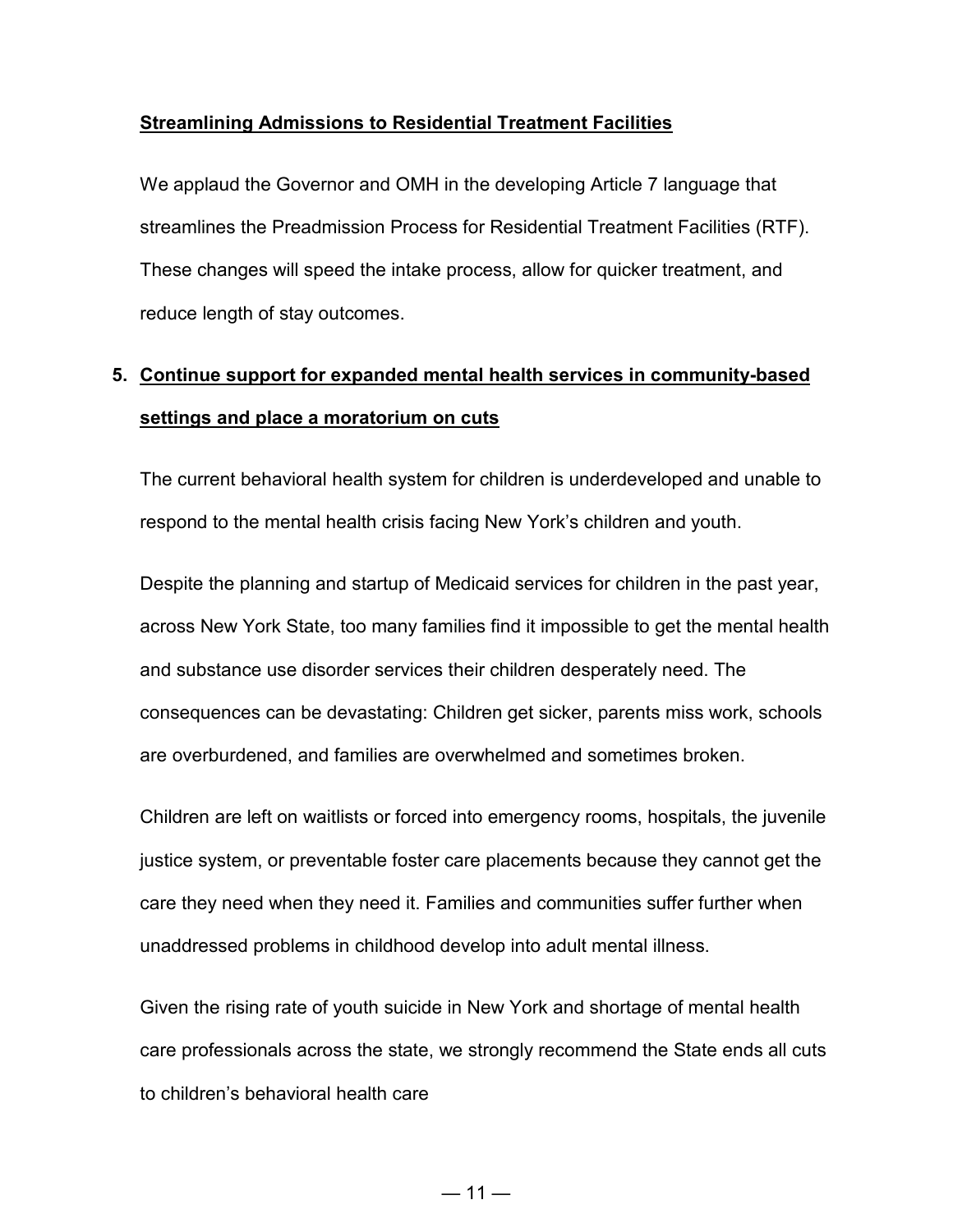It is no longer enough for the State to assert that managed care and health insurance coverage are sufficient to meet the continuity of care needs of the children's behavioral health system. New York State must ensure timely access to necessary clinical services, make available a range of evidence-based interventions that have proven effective, and hold accountable the health plans and insurance carriers charged with and paid to deliver behavioral health services to New York's children.

#### We recommend:

- Placing a moratorium on any cuts to children's behavioral health services;
- Establishing mechanisms to identify, analyze, and address systemic barriers that prevent children and families from accessing timely and appropriate services including low funding rates, caseload standards, travel impacts, etc.;
- Holding health plans accountable for meeting contractual obligations and enforcing mental health parity laws on behalf of children and youth; and
- Seizing the opportunity to lay the foundation for a system of care that guarantees timely access to treatment and improves children's behavioral health outcomes.

### **Conclusion**

In closing, we urge the Legislature to negotiate a budget with the Governor that ensures that the State remains committed to the programs that produce positive outcomes for children, individuals, and families; one that ultimately **saves the State money on more expensive interventions such as foster care, unnecessary medical care, homeless shelters, and the juvenile justice system.** We strongly encourage the Legislature to support the need of the not-for-profit human services sector. Failure to fund an increase